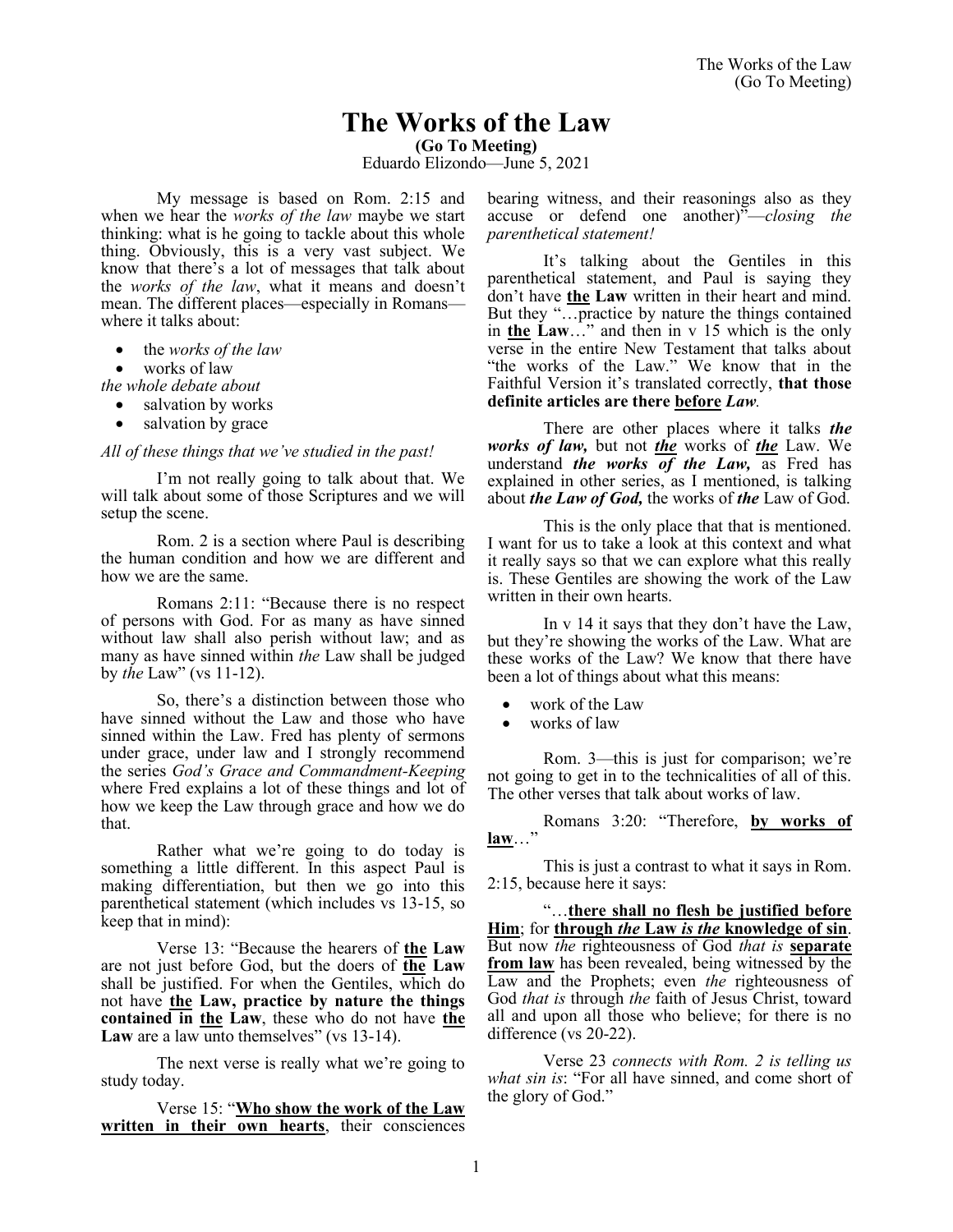So, Paul is connecting these things that we have all sinned, and vs 2-22 he is explaining that it's not by works of law. That's a very general statement. It's *the works of the Law!*

But we also know that even *the works of the Law* are not going to justify us before God. They're not going to save us. It's only the blood of Jesus Christ that can save us. We ought to know and understand that.

*With that as background*—read all of Rom. 3:9-23 to understand more of this and go through the studies and all of that—*we're going to talk about these works of the Law.*

What are these works of the Law that Paul is referring to in this parenthetical statement?

Romans 2:15: "Who show… [to the Gentiles] …**the work of the Law** written in their own hearts…"

What is that work of the Law? *It's very interesting, because sometimes it has been taken as the works that we do, or that we keep the Laws of God!* Today, I want for us to take a step back and just take a look and see what it says: "Who show **the work of the Law**…"

- not the work of the person
- not the work of the Gentiles
- not the work of those who are converted

## *It is* **"…the work of the Law**…"

So, what is this work of *the* Law? *It is the Law that is carrying out that work; it's not us!* It is not the Gentiles. The Gentiles are just showing the work of the Law; they're showing what this Law is doing.

Verse 14: "For when the Gentiles, which **do not have the Law**…"

Verse 15: "Who **show the work** of the Law…"

So, the Law is working something, the one that is taking action in these people, in these Gentiles, or in us, so to speak, as well. What is this *work of the Law*?

Psa. 19 explains to us, what are the works of the Law; the works that the Law does, that the Law carries out. That's what we're going to studying in the remainder of this message: What are these works of the Law?

Perhaps we have not thought it from this perspective, that it is the Law itself that carries out a work. Today we're going to study:

What is that work that the Law carries out?

• How does it bring it about?

It's a very different thing! It's not what we do in saving ourselves, or in doing our works and trying to be justified before God—*which we cannot!*

It's really what the Law is doing in us; we actually are the object of this work, not the subject; not the one that's carrying out the action, but we are the object. The works of the Law are done in our lives, because Paul said that the Gentiles show the work of the Law, the Laws of God written in their hearts.

So, how much more should we be shown the works of the Law. In order to that and to meditate on the Law and understand the Law and cherish it and really apply it, not only in the letter, but in the spirit, that it would be transformative in our lives.

It's important that we take a look at what are these works of the Law? Psa. 19:1-6 talks about the works of God, all His handiwork in creation and how they declare knowledge. They do all of these things and they show us Who God is.

Psa. 19:7 starts talking the spiritual creation of God, and He starts talking about the Law of the Lord. He's going to talk about in the next couple of verses about the characteristics of the Law of God. But then these works that this Law carries out and what they do in our heart and mind, if we know it and understand it; if we take it in and apply it. If we put ourselves in God's hands so that with His Spirit He can do all these things.

## I. **Perfect, Restoring the Soul**

Psalm 19:7: "The Law of the LORD **is perfect**…" *This is the characteristic it's describing,*  and here's the work of the Law:

"…**restoring the soul**…" (v 7). *That's the first work of the Law!*

This is not by any means a comprehensive list of everything that the Law does. It's just some aspects of those *works of the Law* that is condensed in these couple of verses and in the rest of this Psalm.

We're going to study these a little bit more in detail as to what this means. It says that "The Law of the LORD is perfect…"

We're going to go to another verse that talks about these things.

Deuteronomy 32:4: "*He is* the Rock… [talking about Jesus Christ] …**His work** *is* **perfect**…"—*because the Law of the Lord is perfect!*

We are His workmanship; we are God's workmanship! "…**His work is perfect**…"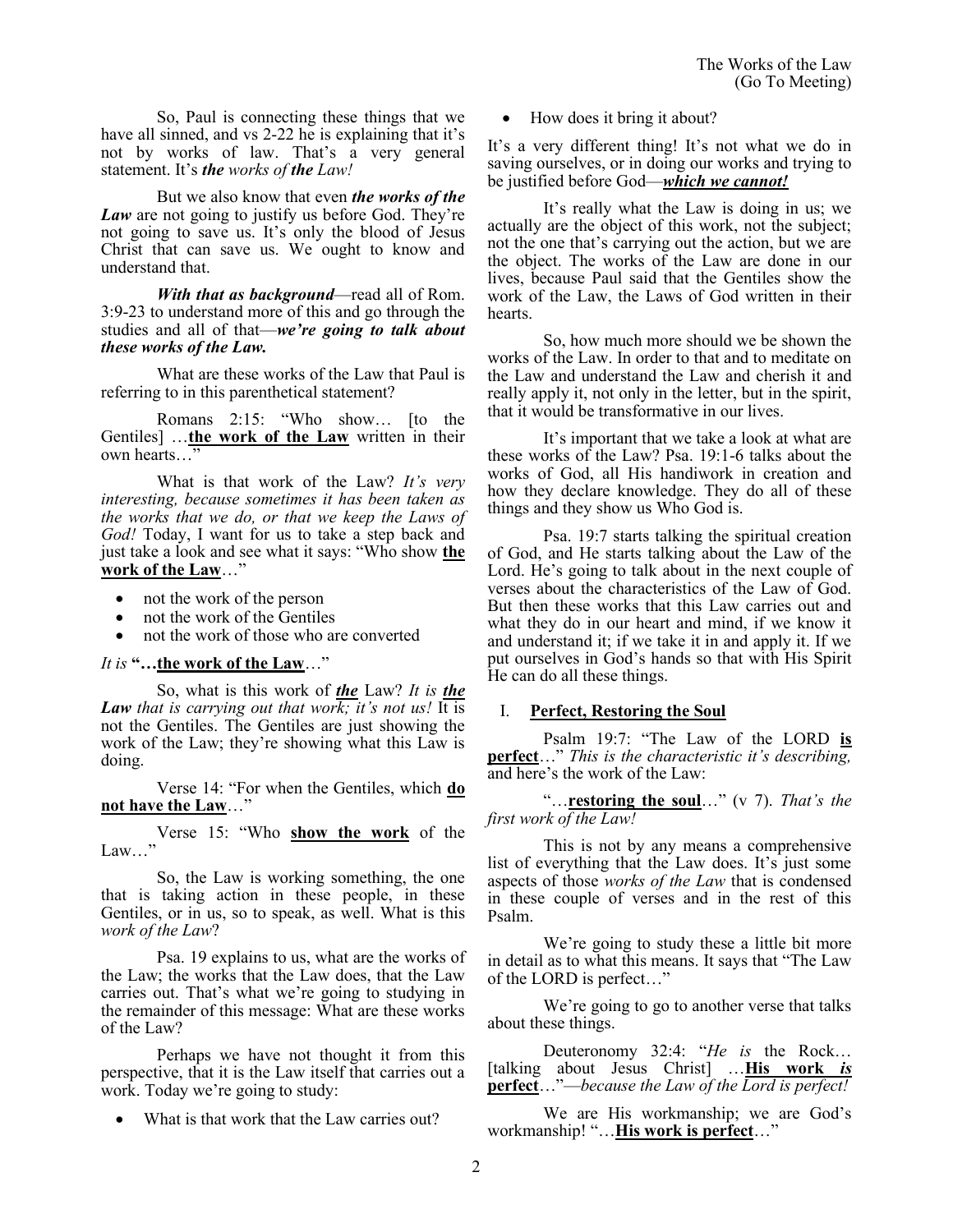"…for **all His ways** *are* **just**…" (v 4). His work is perfect because *He's doing it through this perfect Law!*

Psalm 19:7: "The Law of the LORD is perfect, restoring the soul…"

Deuteronomy 32:4: "…**all His ways** *are* **just**, a God of faithfulness, and without iniquity; **just and upright is He**."

We know that the righteousness of God, and He is without iniquity because He is perfect in His Law. His Laws are perfect. They're really an expression of Who God is. It's not the Law, it's not about God. The Law comes from God:

- from that perfection
- from that faithfulness
- from that pureness
- from being without iniquity

It says that His work is perfect; He's using the perfect Law that flows from Him to do this, *to restore our soul!*

Psalm 18:30: "As for God, **His way is perfect**…" *We know His ways are His Laws,* they're one and the same.

"…the Word of the LORD is tried. He is a shield to all those who take refuge in Him" *because His way is perfect! His Law is perfect!* 

Verse 31: "For who is God besides the LORD? Or, who is a Rock except our God?" *That's how we connect it to Deut. 32, because He is the Rock!* We are to build out house on that foundation!

Verse 32: "The God who girds me with strength and makes my way perfect." **How?**

- through this Law that is perfect
- through this Law that is going to restore our soul

That's why it says that it "…**makes my way perfect.**"

In this Psalm of David it says it is "…**God Who girds me [David] with strength and makes my way perfect**" (v 32)—*through this perfect Law!*

The very first thing that the Law does, at least in this context, is *restoring the soul.* Why? *Because we're broken!* We are all broken! We inherited the law of sin and death since Adam and Eve sinned and we need to be restored. Our souls need to be restored.

Our souls will die, because that was the curse that God said that 'in the day that you eat of that fruit, you shall surely die.' We're broken and destined to death, that why we need to be restored, as we talk about this perfect Law that restores the soul.

In talking about the prayer, the famous prayer of Solomon:

1-Kings 8:60: "That all the people of the earth may know that the LORD *is* God; *there is* no other. And let your heart be perfect with the LORD our God: to walk in His statutes and to keep His commandments, as at this day" (vs 60-61).

For our heart to be perfect with the Lord *we have to walk in His commandments!* That's why it says to *walk in His statutes and keep His commandments!* They're completely intertwined; that's why this Law is perfect, because the commandments of the Lord are perfect and they restore the soul. Psa. 23 is talking about the restoration of the soul; another Psalm of David:

Psalm 23:1: "The LORD is my Shepherd; I shall not want. He makes me to lie down in green pastures; He leads me beside the still waters. **He restores my soul**…" (vs 1-3).

He makes it whole! How? *With the perfect Law of God!* That is *the work of the Law***:** *restoring the soul!*

- **IF** we know His commandments
- *IF* we keep His commandments
- *IF* we love His commandments
- *IF* we apply His commandments

## *THEY restore our soul!*

That's the way God does it. God is the One Who authored and does it. He does it through this tool, through this Law.

"…He leads me in the paths of righteousness for His name's sake" (v 3).

It says all Your commandments are righteousness (Psa. 119). So, He leads us in the path of righteousness, because those paths are His commandments. Those are the paths that flow out of Him; those are His ways.

God knows that if we keep this Law our souls will be restored, because that's what the Law does. As we said before, *we are the object!* Those are the works of *the Law,* not the works of us toward the Law. Not the works of us toward God; it's the works of the Law in our heart and mind to do these wonderful things, *to restore our soul!*

It's very interesting that we stop here in v 3, because it says: "He restores my soul…" This is what God does as a the Author: "…He leads me in the paths of righteousness…" and He tells us why: "…for His name's sake":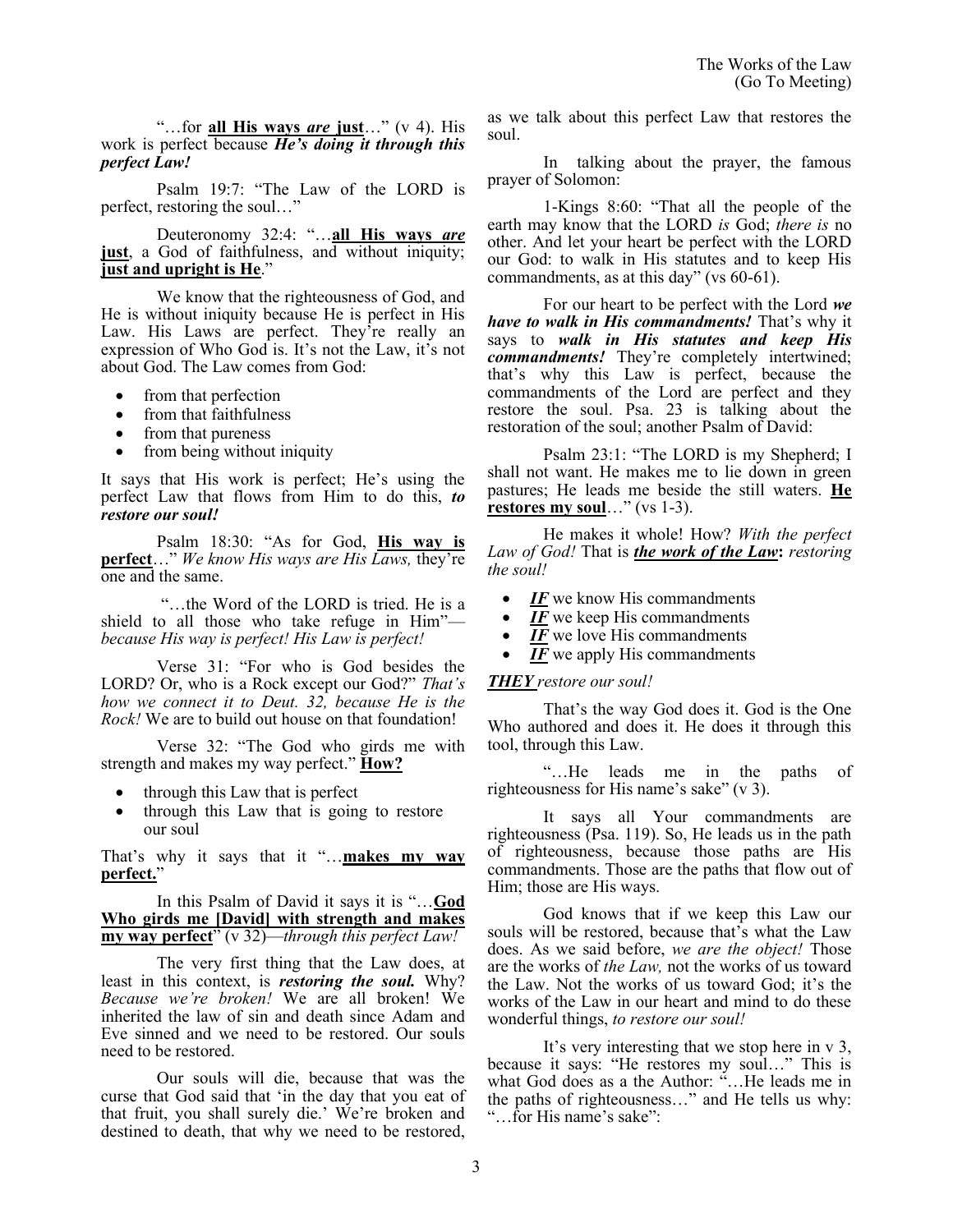- so that His name may be glorified
- so that we may become one with Him
- because He loves us

That's *the first* of *the works of the Law!*

## II. **Sure, Making Wise the Simple**

Now, we're going to take a look at another characteristic, another *work of the Law*.

## Psalm 19:7 "…the testimony of the LORD **is sure, making wise the simple**."

So, the second characteristic is that it's sure, the testimony. We know the Law, the testimony, the commandments, the precepts are synonyms. It is very firm.

Psalm 111:7: "The works of His hands are Truth and justice; **all His precepts are sure**."

It's interesting how He connects it to the works of His hands, which are Truth and justice.

- we know that the commandments of God *are the Truth*
- we know that Jesus Christ Himself *is the Truth*

## *and we are the work of His hands!*

"…the works of His hands, which are Truth and justice." All precepts are sure; they are established, and they will convert these piles of dirt that we really are into truth and justice, because we are the work of His hands.

It's so interesting how God inspires us even in the opening prayer to talk about how we are the workmanship of God; how He is the Master Potter, and we are the work of His hands.

- what He's creating is Truth and justice
- what He uses are His commandments and precepts

Why? *Because they're sure! They are absolutely guaranteed that they will produce Truth and justice*:

- IF we love them
- $\overline{IF}$  we pay attention
- $\overline{IF}$  we let God do His work in us

*Through this beautiful and perfect Law that is sure; it is sure to accomplish that He has determined!!*

Isaiah 28:16: "Therefore, thus says the Lord GOD, 'Behold, I place in Zion a Stone for a foundation, a tried Stone, a precious Cornerstone, a sure Foundation; he who believes shall not be ashamed.'"

Jesus Christ is the sure Foundation, and

from Him came the Law. He is the One Who is the Lord God of the Old Testament, the God of Abraham, Isaac and Jacob. He's the One Who gave the Law from Mt. Sinai. He is the sure Foundation, the One Who gave all those commandments, and that's why He's placed as the Stone as Foundation.

This is in Zion! This is also prophetic. "…a precious Cornerstone, a sure Foundation; **he who believes shall not be ashamed."**

We know that *to believe* is to believe all of His words. To believe all the commandments that He gave in the Old Testament and also how He magnified them in the New Testament.

- all of that His Law
- all of those are His precepts

*which are sure!* And they're sure to make wise the simple!

# III. **Wisdom**

We're going to get into the wisdom and how that happens, and how it comes through the Law. This is another one of the works of the Law that is coming to us, that we are the object, the recipients of those works in our heart and mind. The testimony of the Lord is sure and it makes us wise; it makes the simple wise.

Prov. 8 talks about wisdom and it talks to the simple. We're going to connect it to what we saw in Psa.  $19$ .

Proverbs 8:4: "To you, O men, I [wisdom] call; and **my voice** *is* **to the sons of men**. O you simple ones, understand wisdom; and, you fools, be of an understanding heart" (vs 4-5).

Wisdom is calling the simple ones. "…**my voice** *is* **to the sons of men…"** What is this voice? *The voice of God!* All the things that He speaks *are His commandments!*

Verse 6: "Hear; for I will speak of excellent things; and the opening of my lips *shall be* right things." *All His commandments are righteousness!*

That's what He's going to give. He's going to give the commandments—the Law—because they actually make wise the simple. *They give wisdom! The Law of God works in us wisdom!* That's the way that God gives us wisdom.

Verse 7: "For my mouth shall speak Truth… [all the commandments are Truth] ...and wickedness is an abomination to my lips."

Why? *Because wickedness is breaking the Laws of God!* It's abomination to the lips of wisdom.

Verse 8: "All the words of my mouth *are* in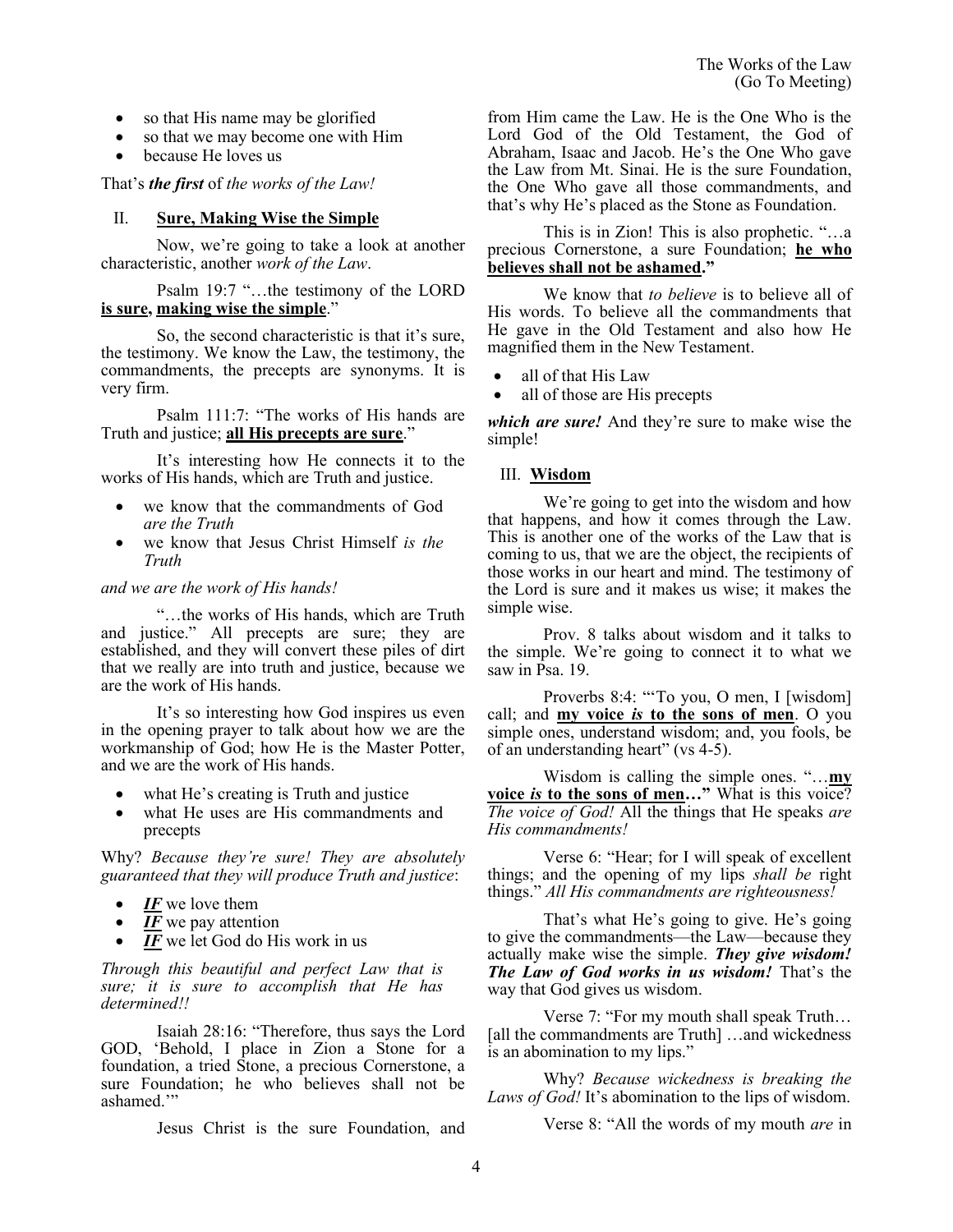righteousness…"

They are all in the commandments of God, or the commandments of God are all really righteousness. Those are the works of wisdom.

"…there is nothing twisted or perverse in them"  $(v 8)$ .

All these works, all these commandments are going to give us wisdom; *they are all the words of God,* all of these that he's talking about here.

Psalm 119 is all about the Law of God. These verses show what these commandment do. They show the works of *the Law!*

Psalm 119:98: "Your commandments make me wiser than my **enemies**…"—*specifically!* 

This was written by David—we can't say that categorically, but we believe so just based on him being a man after God's own heart, a prophecy of how Christ saw the Law—and he's testifying:

Verse 98: "Your commandments make me wiser than my enemies, for they are ever with me."

Those commandments are the ones that makes us wise; that's what he says in Psa. 19, *'the testimony of the Lord is sure, making wise the simple'!*

Verse 99: "I have more understanding than all my teachers… [and the reason why]: …**for Your testimonies are my meditation**." *For meditating on the Laws of God!*

If we're understanding the Laws of God to a deeper level, then they are going to make us wise. God is going to give us that wisdom through His Law, because the Law is sure. It will make us wise! It will make wise the simple!

Verse 100: "I understand more than the ancients because I keep Your precepts."

- *IF* we keep the Laws of God
- IF we love and embrace them
- **IF** we understand them
- *IF* we study them

*THEN they will make us wise unto salvation!* This is part of the promises of God.

Verse 104: "Through Your precepts I get understanding…" *This is what it leads to!*

That's why it's the *work of the Law* because it converts us.

"…therefore, I hate every false way" (v 104).

Proverbs says, 'The fear of the Lord is to hate evil,' because hating every false way, hating evil, is the fear of the Lord. So, it all combines, and that is the beginning of wisdom. It's a circle, a circle that never ends. We're growing and continuing in greater steps in grace and knowledge.

Through these precepts we get understanding and we hate every false way. Let's see another characteristic, and another *work of the Law,* and what it carries out:

## IV. **Precepts are right rejoicing the heart**

Psalm 19:8: "The precepts of the LORD are right, **rejoicing the heart**…" *We already saw that they are*:

- perfect
- sure
- right

What do they do? "…**rejoicing the he**art…"

Hosea 14:9: "Who *is* wise? He shall understand these things. *Who has* understanding? He shall know them… [that's what we were talking about, the wisdom] …for **the ways of the LORD are right, and the just shall walk in them, but transgressors shall fall in them.**"

The Law is automatic! We break it; it breaks us! We keep it, and it rejoices the heart! That's the consequence, and there are many consequences.

- it will restore out soul
- it will make us wise
- it will rejoice our heart

Here is the connection between wisdom to understand these things, to love this Law and not view it as a burden, because it's not. View it as a tool that God uses:

- to transform our mind and heart
- to soften them and to make us wise
- to make us understand
- to make us love Him like He is
- to make us perfect
- to make us sure
- to make us righteous like He is

Not through the things that *we* do, but through the things that *He* does through that Law! That Law is perfect and these are *the works of the Law!*

All the things that are contained in Psa. 119 regarding the Laws of God:

Psalm 119:111: "I have taken Your testimonies **as an inheritance** forever… [this is my inheritance and I don't want anything else] …**for they are the rejoicing of my heart**."

they come from God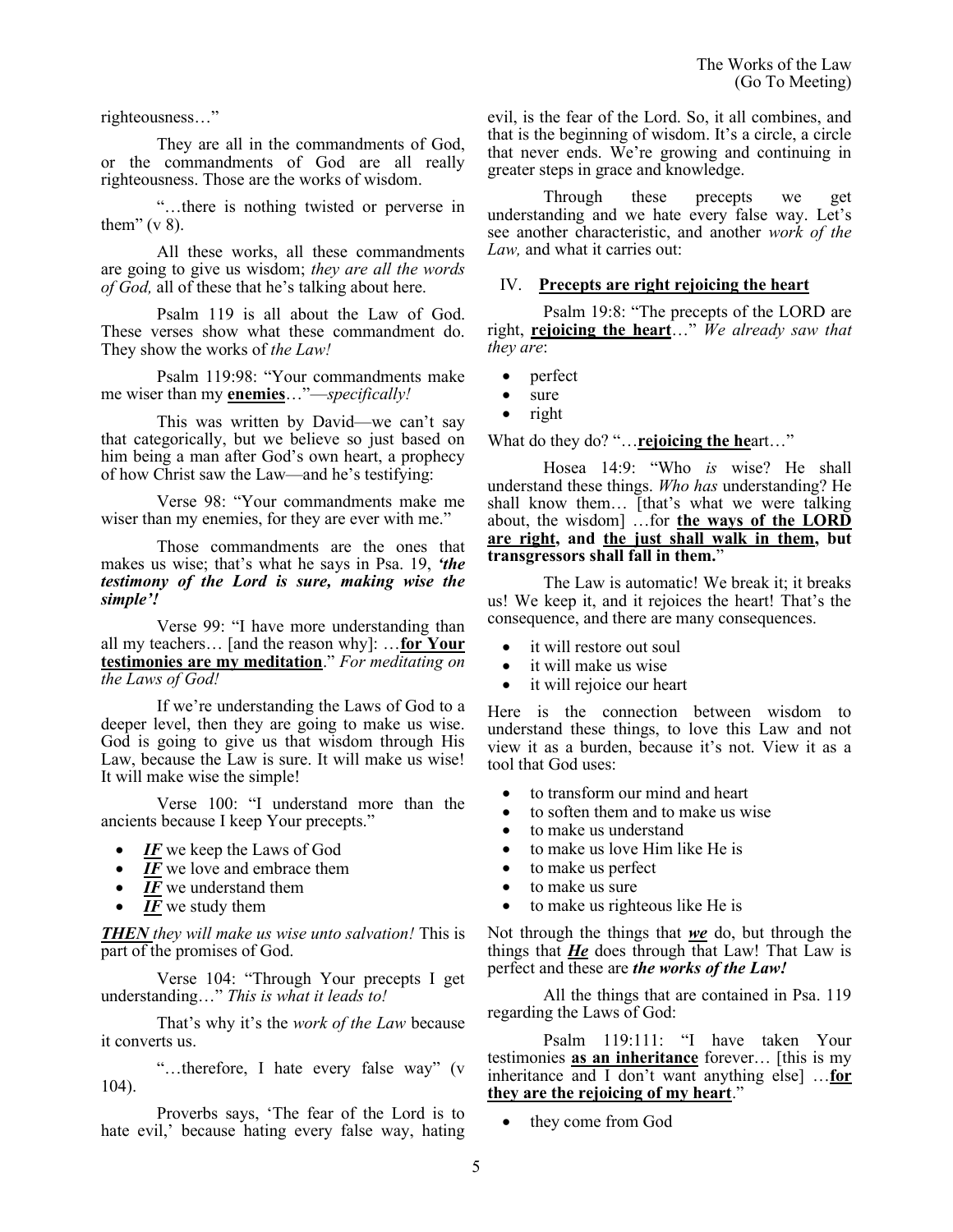- through them we know God
- through them God perfects us.
- through them we understand Him
- through them we know Him
- through them we get to know:
	- $\checkmark$  how He is<br> $\checkmark$  how He this
	- how He thinks
	- $\checkmark$  His character

*That brings unspeakable joy!* Plus they produce everything that we would all want. We would all want for everybody:

- to be hones and never lie
- to be upright
- to treat other the way that they would like to be treated

### *They produce everything that we could ever desire!* That's why *all of His commandments are the rejoicing of the heart!*

That's why David took them as an inheritance forever! The testimonies, because that's what they do, *they rejoice the heart!*

Psalm 4:7—*this is David*: "You have put gladness in my heart, more than when their grain and their wine increased."

Why? *or* How? He has gladness in his heart through God's Law, because we read in Psa. 119 that those precepts are right, and they rejoice the heart; they truly do rejoice the heart, because there's nothing better than to know our God!

- to know His mind
- to know how He works
- to see those works in us

There's nothing that we can give to God, spiritually speaking, of value. But it's great that He wants to give to us *His Law!* 

We can take a moment and turn it around and instead of we doing the commandments of God, we strive to do them. But the reason is not because we're going to give anything to God; it's because God is going to do something to us through them. That's the reason. We love them, *because through them*:

- we get to know God
- we have a relationship with Him
- they convert the mind and heart
- they do something amazing

And those *works of the Law* are truly amazing if they're written in our heart and mind.

They are working all these things in all of us to whatever the degree. There are different degrees in different people in different circumstances and different stages of life.

But they do these works in our heart and mind. That's beautiful before God, because He sees that He's doing His Work through these commandments. He uses them as tools, which are not only His tools, they're really His nature. He just gives them in the form of commandments, but it's truly His nature:

- loving
- compassionate
- giving
- pure

All of these chrematistics are the Laws of God encompassed.

They rejoice the heart! We know that in Gal. 5:22 are the fruits of the Spirit; the second one is *joy, after love.* We know that God is love, and that's the purpose. We know that if we're to become like God, we're going to be love like He is. The way to do that is through this Law. The second fruit right next to love, which is God and everything that God is, is joy, because these precepts of the Law rejoice the heart! They really bring that joy:

- of knowing the Creator
- of having a purpose
- of being perfected

They're wonderful, amazing in our lives if we take them as they are; *they're gifts from God! He has not revealed it to everybody, yet; but He will!*

When we talk about wisdom and the Law of God all combine together.

Prov. 8:30—Wisdom is talking, and He says that He was with God when He created all these things.

Proverbs 8:30 "Even I was *with Him* as a master workman; and I was daily *His* delight, rejoicing always before Him." *Wisdom was rejoicing!* 

Verse 31: "Rejoicing in the habitable world, His earth; and my delight was with the sons of men."

Why? *Because it was the master plan of God, of bringing all these children to glory!* He was rejoicing in the world, "…and my delight was with the sons of men."

Wisdom, so to speak, is calling at the door. Look what I'm going to do with you. Look how I'm going to transform your mind, transform your person so that you become a different person, so you become more and more like God and that He would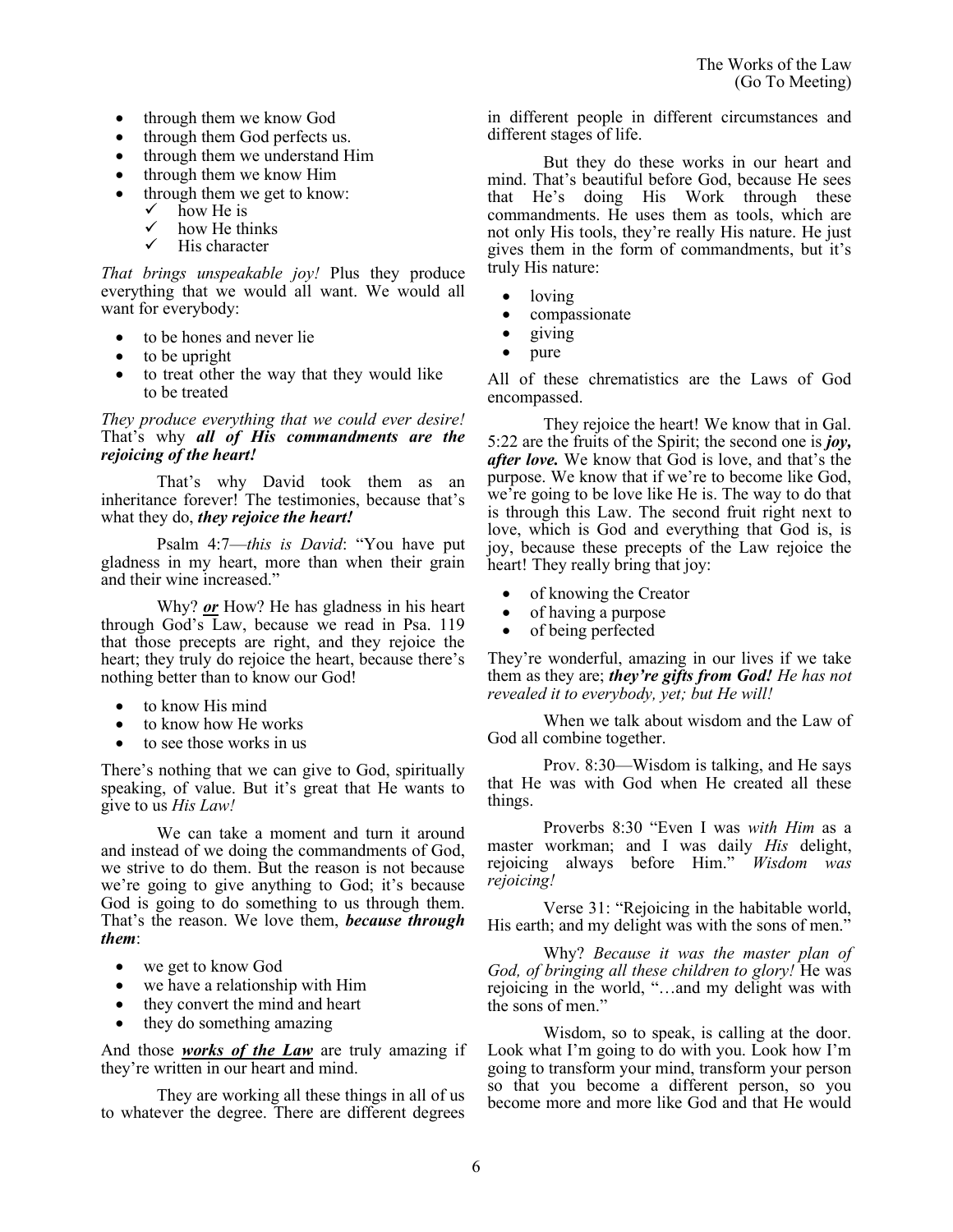perfect us completely at the resurrection. This is what brings great joy.

Psa. 119:14—this is the declaration of what He does. This is the testimony that what He says is true; it rejoices the heart.

Psa. 119:14: "I have rejoiced in the way of Your testimonies as much as in all riches."

Why? *Because there's nothing that can be compared to what God is offering us! The very mind of Christ!* The very nature of Christ Who created all things! So, there's no comparison to all the riches, all the glory and all the things in the world. It's nothing compared to the mind Who created them all! A perfect mind of love, perfection, understanding and full of wisdom! That is the offer! The offer is *full of wisdom, knowledge, understanding and love!* All of the things that God is.

So, the precepts of the Law are the very tools to really make joy of the heart tremendously. Not only externally toward others when we strive to keep that Law, because that Law produces those fruits. Rejoicing in the ones that are the beneficiaries of all of us keeping that Law. Anyone in the world! That's why the Gentiles show that, that's what it's talking about in Rom. 2. It's talking about all these people in the world

- showing these fruits
- these works of the Law
- showing this restoration
- showing this wisdom
- showing this rejoicing

*when they do those things!* Maybe not unto salvation, yet; but they're still doing that, because these Laws are automatic.

#### V. **Pure, enlightening the eyes**

### Psalm 19:8: "…**the commandments of the LORD are pure, enlightening the eyes**."

Psalm 119:130: "The entrance of Your words gives **light**…"—*they enlighten!*

The entrance of these words are all His commandments.

"…**it gives understanding to the simple**" (v 130).

As we saw it makes wise the simple; they give understanding to the simple. It goes together! We know that the commandments of the Lord are pure.

Why? *Because it is a promise for those embrace the Law of God, for those who love that* 

### *Law, which for those who love His commandments, which are pure and will enlighten the eyes, they will purify us!*

Matthew 5:8: "Blessed *are* the pure in heart, for they shall see God."

*IF* our eyes are enlightened, we shall see clearly and we shall see God. We know that this is in the future, but we can see God now:

- we can see His characteristics
- we can see His way of being
- we can see His heart
- we can see His love

*IF we continue in the commandments of the Lord, which are pure!*

Psa. 12:6 talks about the purity, the pureness of all of this of the commandments of God.

Psalm 12:6: "The words of the LORD **are pure words,** like silver tried in a furnace of earth, **purified seven times**."

All the words of the Lord, all of His commandments—Old Testament and New Testament—are all pure words! They're **"…like silver tried in a furnace of earth…"**

That's what is says in Prov. 8; there's nothing twisted or perverse in them. They are all pure! All of these things connect, all the Laws of God and the commandments of God, and all the things that they do.

Psalm 18:26: "With the pure You will show Yourself pure; and with the crooked You will show Yourself cunning."

How are we pure? *With the commandments, which are pure and enlighten the eyes!* This is the way that God will be, *pure, to show Himself pure with the pure!*

Psalm 24:3: "**Who shall ascend into the hill of the LORD?** Or who shall stand in His Holy place? He who has clean hands and a pure heart...'  $\overline{(\text{vs } 3-4)}$ .

We know that the commandments of the Lord are pure. That's what it says! Only the ones who have a pure heart will see God. Those are the ones who will **"…ascend to the hill of the Lord…"** and shall stand in His Holy Place.

It explains what it means, "…**who has not lifted up his soul to vanity and has not sworn deceitfully**" (v 4).

- *IF* we are dwelling in His Word
- *IF* we are loving His commandments
- IF we're taking them as our inheritance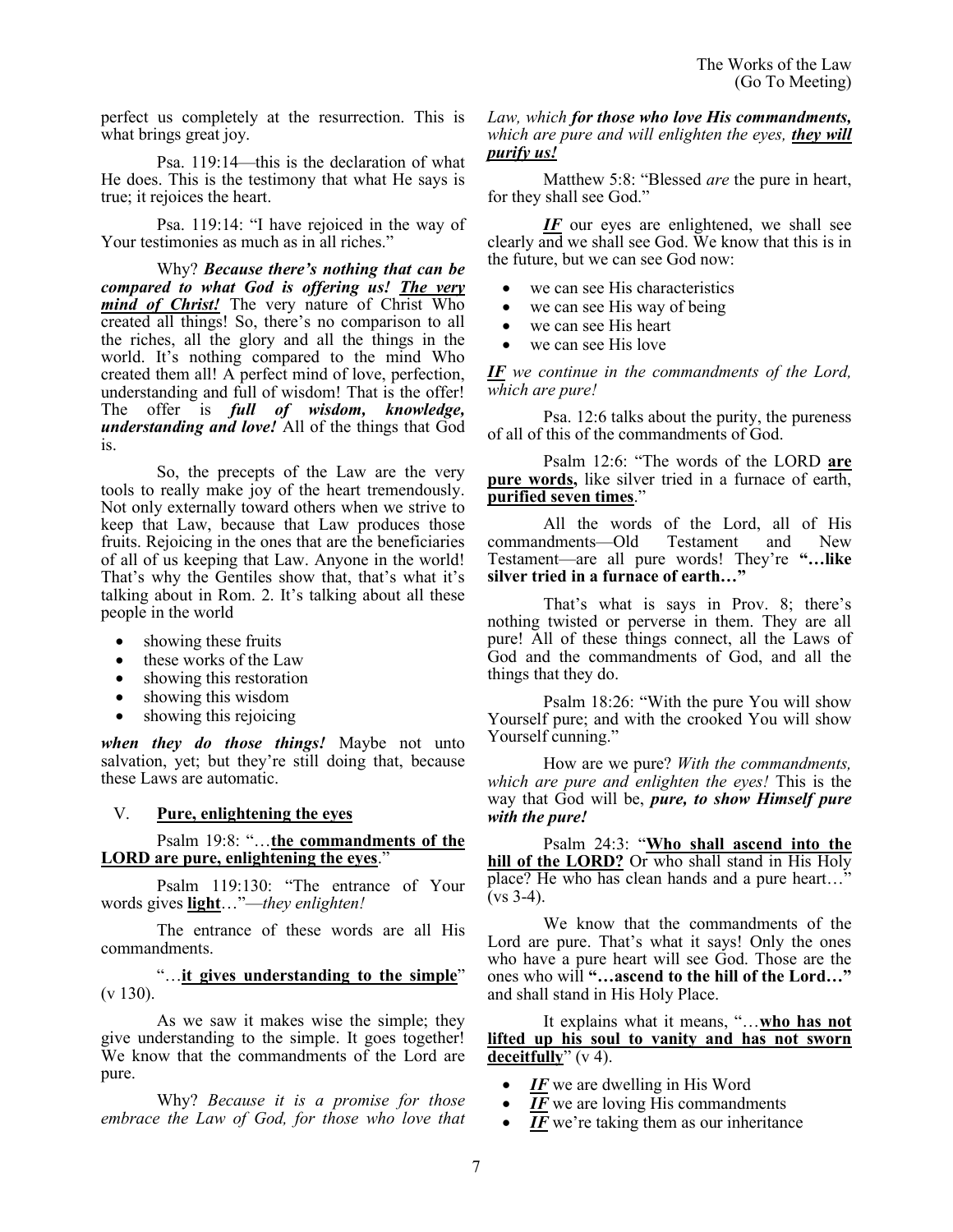# • *IF* that's where we dwell

*THEN we're not going to lift up our soul to vanity; we're not going to swear deceitfully!* His commandments are a light unto our path!

Proverbs 15:26: "The thoughts of the wicked *are* an abomination to the LORD, but **the** *words of*  **the pure** *are* **pleasant words**."

One way that He purifies us is through His commandments that are pure.

Matthew 6:22: "The light of the body is the eye. Therefore, if your eye be sound, your whole body shall be *full of* light."

- How can we enlighten our eyes?
- How can we be full of light?

Jesus Christ said, 'I am the Light of the world.' We know that God the Father and Jesus Christ are *light!* They are so shiny in Their glory; They're full of light, because they are completely pure!

That's what They want to do with us. This purity, this enlightening of the eyes is what God wants us to see. This is what He tells the Church of Laodicea. They cannot see. They think that they can see, but they cannot.

Revelation 3:18: "I [Christ] counsel you to buy from Me gold purified by fire… [we know that the words of the Lord are pure; purified 7 times] …**so that you may be rich; and white garments so that you may be clothed,** and the shame of your nakedness may not be revealed; **and to anoint your eyes with eye salve, so that you may see**."

The commandments of the Lord are pure, enlightening the eyes, but we have to keep them in the heart. We have to keep them, knowing and understanding that They are the Ones to transform us. We cannot give anything to God. He is working this beautiful transformation in us through His commandments. *His commandments being the spiritual laws* they are going:

- to do all these things in us
- to restore our soul
- to make us wise
- to rejoice our heart
- to enlighten our eyes

All of these things together. We could go into more detail as to each one of these things really are, because the testimony of the Lord, for example, is more than the Law. The Law is the testimony, by also the testimony is a written account as to what has happened.

That's why it talks about the testimony of

Jesus Christ in Revelation. Keep the commandments of God and have the testimony of Jesus Christ, because the testimony is something that one writes. The one who accounts or testifies and says, 'Yes, this happened in this way.' The testimony of Jesus Christ is that He has done all these things in our lives:

Yes, through these trials I have made these people better. I have made this person better, because he went through these trials and they have overcome. They love My commandments. They love doing what is right. And even though they stumble, this is what I've done, and now they learned and now they're different. They're transformative.

The works of the Law are really what transforms us. So, the next time we read this verse in Rom. 2:15, or anybody challenges us on the work of the Law and that we're trying to earn our salvation, *we're not!* Those are not talking about the works of us; those are talking about the works of *the Law,* which are these.

- restoration of the soul
- making us wise
- rejoicing of the heart
- enlightening the eyes

*and there's more!* This is just the ones that are in these couple of verses in Psa. 19. This is what they do in our lives. Let's continue to read that Psalm and see what else it talks about. This is all about the creation of God, the physical creation, and then the spiritual creation.

Psalm 19:9: "The fear of the LORD is clean, enduring forever…"

That's what He wants, He wants us to fear Him forever. We will once we really get to know Him.

"…the judgments of the LORD are true and righteous altogether" (v 9). *That's what God wants, for us to be true, righteous!*

Verse 10—*this is for us to really take heed*: "More to be desired than gold, yea, much fine gold…"

More than all the riches, as David said (Psa. 4). More than all the riches in the world, more than much find gold, *and*:

"…sweeter also than honey and the honeycomb" (v 10).

When we taste the sweetness of God—of His commandments, perfection and goodness—it's His goodness that's wrapped up in all these commandments, testimonies, judgments and all the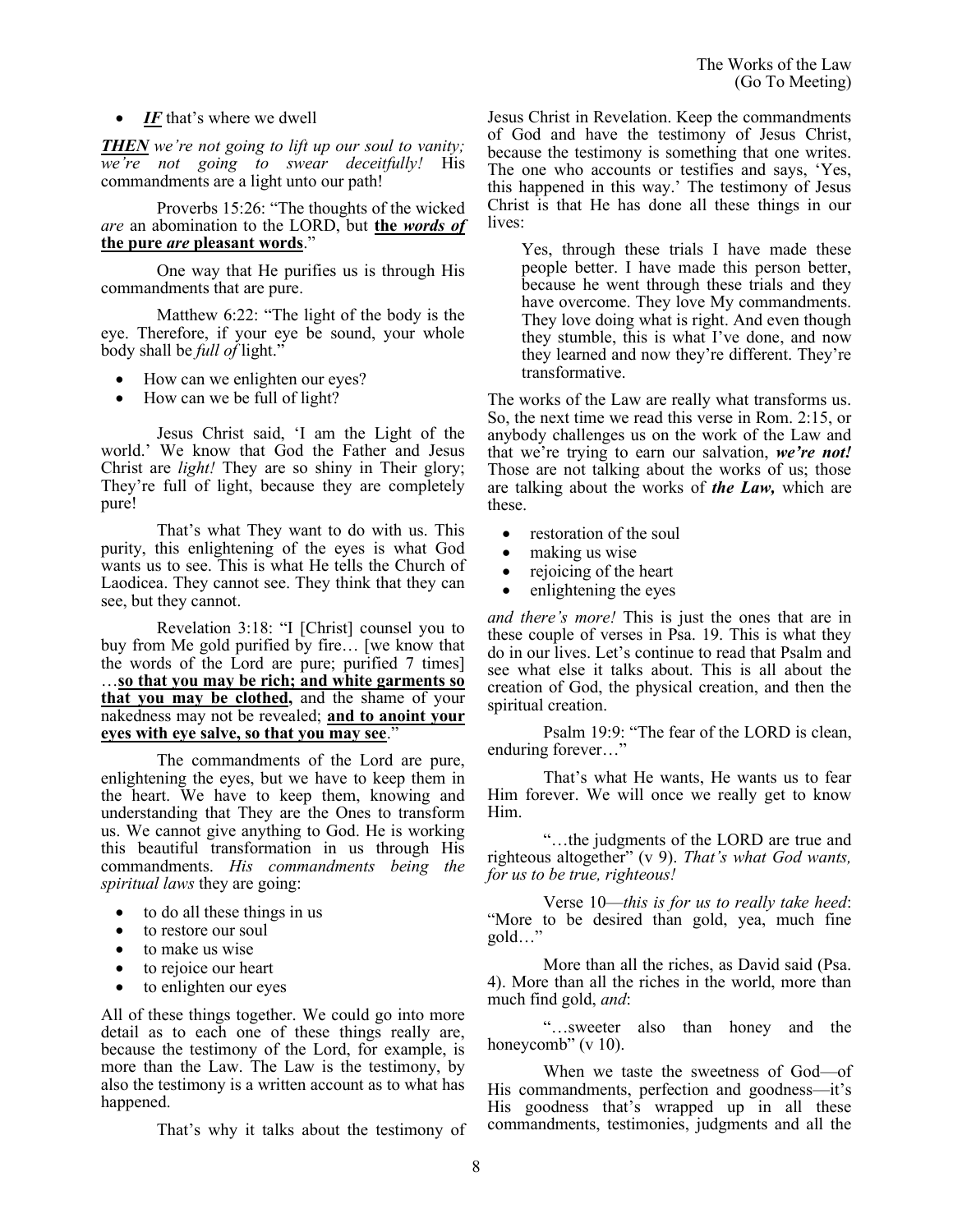things for us to do. For all of us to do, to live by them, to walk in them. Then they're sweet, because they produce all the things that we can desire.

We can have a real relationship with God. He loves us and He continues to work in us and to perfect us. That's why they're sweeter than honey and the honeycomb.

They also serve a warning; v 11: "Moreover, by them **Your servant is warned**…"

They're the alarm system! They trigger our conscience. They tell us when we're doing something wrong. We know it in our heart; we know because God has strained our consciouses to do that and to sound the alarms! To warn us when we're going in the wrong way, so that we may turn, repent.

It's not so that we get ashamed, it's not so that we shy away from God, or away from Him in shame. It's so that we repent and continue to come and He continues to polish. That's the work! We are the works of God! *The works of the Law are all these things that God does in us through this Law!*

But it's expresses as *the works of the Law,* because they are the Laws of God! But the object is *us!* It says that :

"…**in keeping them there is great reward**"  $(v 11)$ .

Psalm 119:24: "Your testimonies also are my delight… [they rejoice the heart] …**they are my counselors**."

God and Jesus Christ are our Counselors! They use these testimonies, Their words, and that's why They are our Counselors.

This is another thing that David said; Psalm 16:7: "I will bless the LORD Who has given me counsel…" **How?**

- through His laws
- through His precepts
- through His judgments

"…my heart also instructs me in the nights" (v 7). *He also instructs my heart in the night!*

That's when David was meditating on God and think of Him, talking with Him in bed, meditating! He says for all of us to do that, to meditate at night! Just lay quietly in our bed. Just meditate on Him and all His Law, these works of the Law and all these things that the Law will do in our mind and heart.

David understood this whole process; he understood the Law and how God works with His Law. How the Law works within himself. How

God's precepts and His judgments and ordinances work in his heart.

Psalm 17:3: "You have tried my heart; You have visited me in the night; You have tested me, and You shall find nothing… [He doesn't want to find anything bad] …I have purposed *that* my mouth shall not transgress."

That was David's purpose; that's what he desired, to keep those commandments.

Verse 4: "Concerning the works of men, by the words of Your lips, I have kept *myself* from the paths of the violent."

They are a warning to us! *Moreover, by them Your servant is warned!* David was warned. These laws and commandments are amazing; they do so many things.

- they enlighten our eyes
- they make us wise
- they rejoice our heart more than anything else

This is what god is doing and what God will continue to do:

Psalm 16:11: "You will make known to Me **the path of life**…"

Moses said in Deuteronomy to the people of Israel, 'These are your wisdom and understanding in sight of all the nations.' *They are the path of life!*

"…**in Your presence is fullness of joy**…."  $(v 11)$ .

We get a glimpse of it here with the rejoicing of the heart that God's commandments bring.

## "…**At Your right hand are pleasures forevermore**" (v 11).

He's doing this work right now, and making these paths of life made known to us. All His commandments that are perfect, that are sure, that are right, that are pure. They rejoice the heart and enlighten our eyes. They make us wise; they restore the soul that we so desperately need.

We have a loving God Who has given us His wonderful laws and commandments to change us. To have that work of that Law written in our heart and mind.

So, the next time we're challenged with something about Rom. 2:15 and the works of the Law, or the works of law, and nobody will be saved, *we know what that's talking about!*